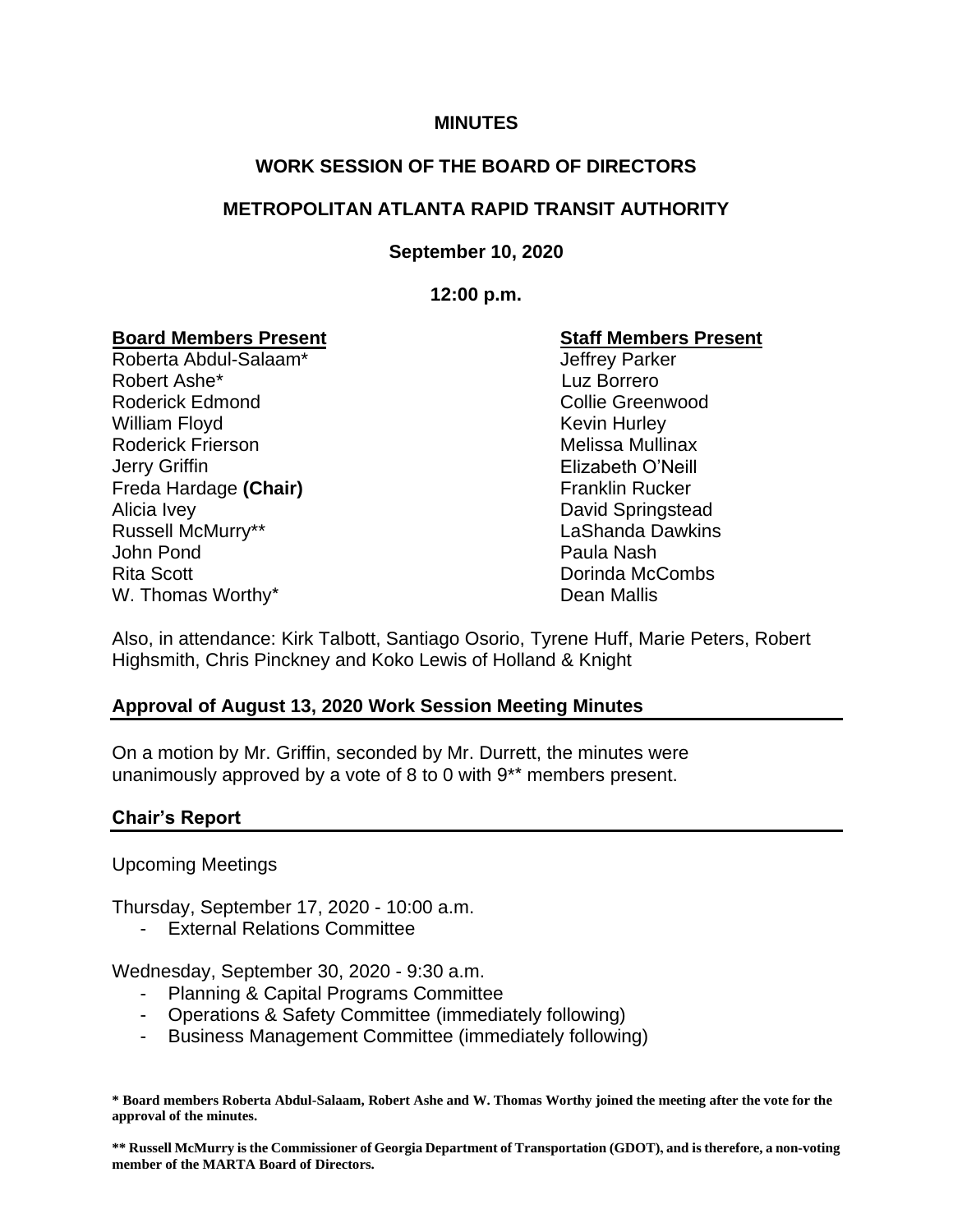# **General Manager/CEO's Report**

# Hazard Pay

Jeffrey Parker, GM/CEO, presented a proposal submitted to MARTA's management for Hazard Pay for frontline employees. The following topics were discussed:

- MARTA COVID Funding Gap Application of Cares Act Funding
	- o Cares Act funding provides MARTA with financial support that will aid the Authority to continue to operate through 2024
	- o Focus is on Administrative efficiency that will be presented to the Board over the next year
- ATU Local 732 Hazard Pay Proposal includes:
	- $\circ$  Employees receiving one and one-half times their regular rate of pay
	- o The hazard pay would be in effect for Coronavirus emergency-related per the federal government or by Georgia's Governor
	- o An employee would only receive hazard pay for actual hours worked
- **Cost of Hazard Pay Request** 
	- $\circ$  This proposal would cost the Authority approximately \$76.3 million

Authorizing the Insurance, Sale, Execution and Delivery of Refunding Series 2020B Taxable Fixed Rate Sales Tax Revenue Bonds

Kevin Hurley, CFO, presented the above agenda item. Topics discussed:

- 2020B Refunding Issue
	- o MARTA took bids on September 9, 2020, for Bond Series 2020B at \$270.1 million
- Series 2020B Bid Results
	- o Competitive bids (6 bids were received)
	- o Barclays Capital Inc was the winner
- Series 2020B Refunding Highlights
	- o Taxable advance refunding
	- o Total refund \$250.8M
	- o NPV interest savings #32.2M
	- o Average Annual savings \$2
- Board of Directors Actions
	- o Approve the resolution for the insurance, sale, execution and delivery of the series 2020B bonds

Discussion re Award of a Single Source Contract for the Procurement of Needlepoint Bipolar Ionization [NPBI]

Elizabeth O'Neill, Chief Counsel, briefed the Board on the above agenda item. The purpose is to correct the name of the entity who will perform the actual service under the single-source contract to the procurement of Needlepoint Bipolar Ionization [NPBI].